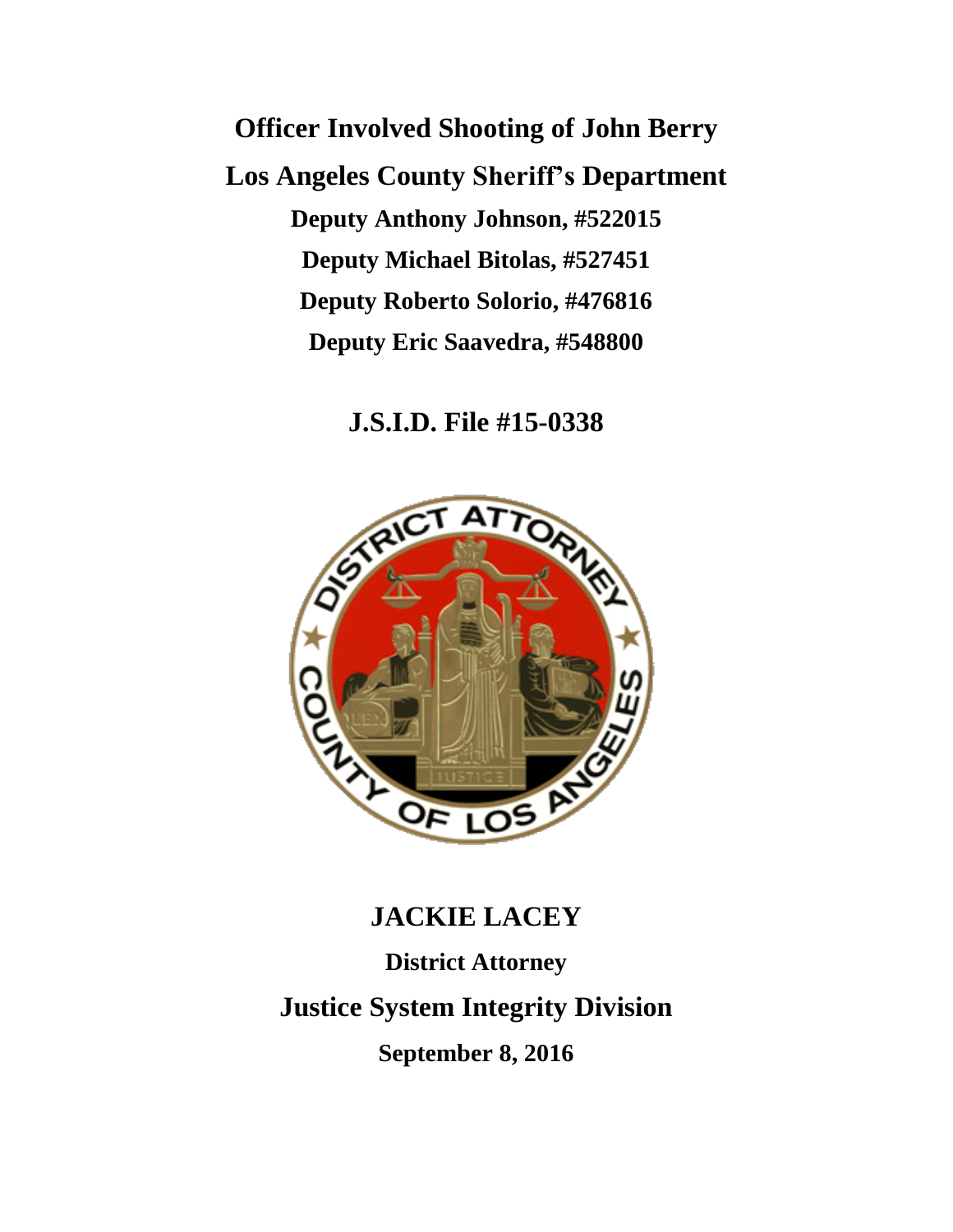#### **MEMORANDUM**

| TO:             | <b>CAPTAIN STEVEN KATZ</b><br>Los Angeles County Sheriff's Department<br>Homicide Bureau<br>1 Cupania Circle<br>Monterey Park, California 91755 |
|-----------------|-------------------------------------------------------------------------------------------------------------------------------------------------|
| FROM:           | <b>JUSTICE SYSTEM INTEGRITY DIVISION</b><br>Los Angeles County District Attorney's Office                                                       |
| <b>SUBJECT:</b> | <b>Officer Involved Shooting of John Berry</b><br>J.S.I.D. File #15-0338<br>L.A.S.D. File #015-13249-1321-013                                   |
| DATE:           | September 8, 2016                                                                                                                               |

The Justice System Integrity Division of the Los Angeles County District Attorney's Office has completed its review of the July 6, 2015, fatal shooting of John Berry by Los Angeles County Sheriff's Department (LASD) Deputies Anthony Johnson, Michael Bitolas, Roberto Solorio and Eric Saavedra. We have concluded that the deputies acted lawfully in self-defense and defense of others.

The District Attorney's Command Center was notified of the shooting at 12:12 p.m. on July 6, 2015. The District Attorney Response Team responded to the location. They were given a briefing regarding the circumstances surrounding the shooting and a walk-through of the scene.

The following analysis is based on investigative reports, firearms analysis reports, photographic evidence and witness statements submitted to this office by LASD Homicide Bureau Detectives Robert Gray and Brandt House. The voluntary statements of Deputies Johnson, Solorio and Saavedra were considered in this analysis.

## **FACTUAL ANALYSIS**

 $\overline{a}$ 

On July 6, 2015 at approximately 10:32 a.m., Christopher Berry, the brother of John Berry, called the Lakewood Sheriff's business line and asked for a deputy to be sent out to place a 5150 hold on Berry who was sitting in his car on the front lawn of the family home located at 5533 Adenmoor Avenue. 1 Christopher Berry reported that his brother John was schizophrenic and off his medications.

<sup>&</sup>lt;sup>1</sup> Christopher Berry is a sworn federal police officer employed by the Veteran's Hospital. Prior to calling the Lakewood station, Christopher Berry attempted to contact the LASD Mental Evaluation Team (M.E.T.) by leaving a voicemail message asking for assistance with his brother who was "5150…off his meds…up for three days…not really violent, not too crazy but a little delusional." M.E.T. personnel returned his call at 10:40 a.m. but Christopher Berry did not pick up the phone.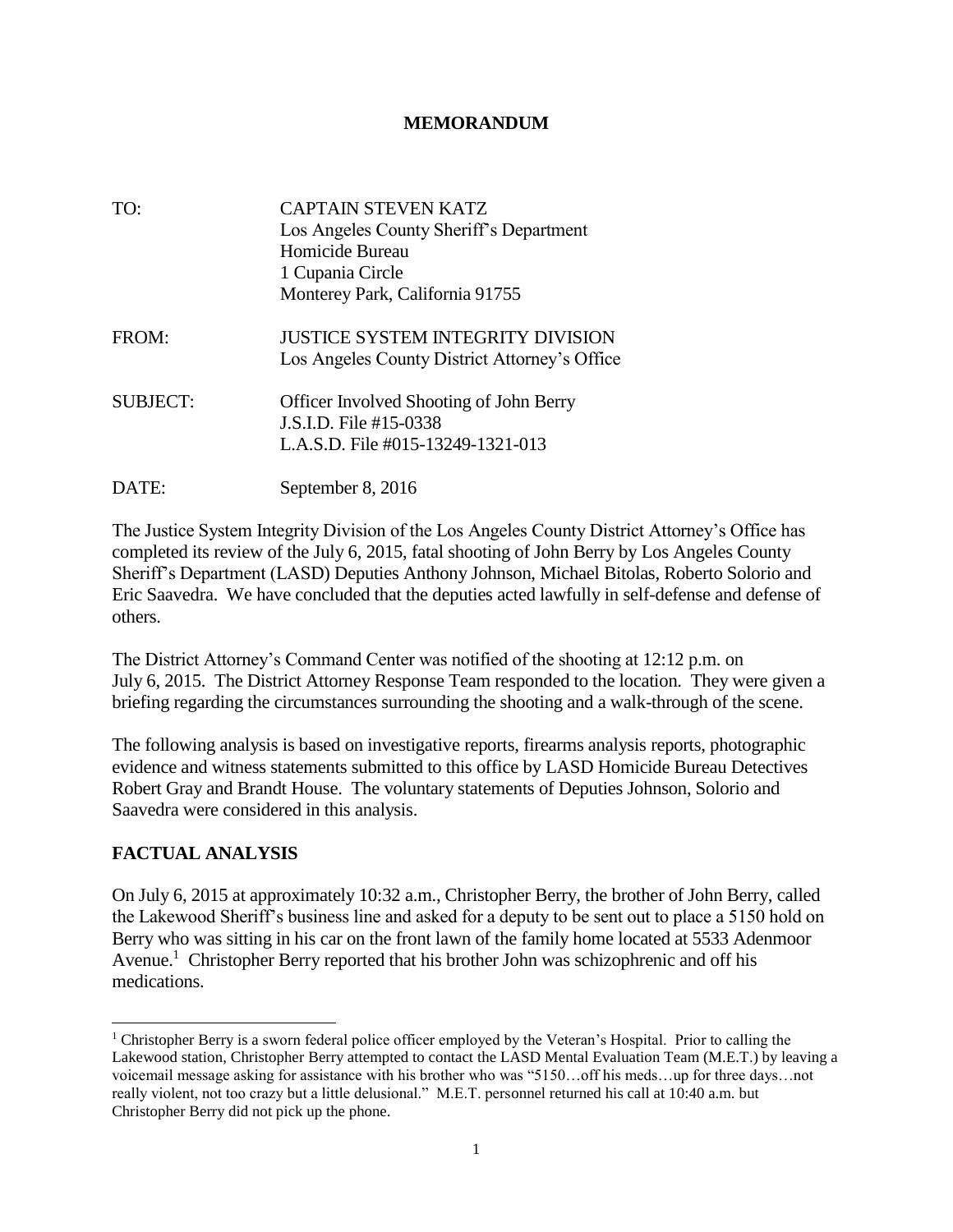Deputies Johnson, Bitolas, Solorio, and Saavedra initially responded to a radio call of "918" which is Sheriff's radio code for an insane person. The deputies met at the intersection of Michelson Street and Adenmoor Avenue, approximately one block south of the location and then drove to the location. As the deputies were driving, they received an update to the call which stated the suspect was off his meds, seated in his vehicle and the brother (Christopher Berry) was attempting to get him out of the vehicle because of his erratic behavior. They were advised that Christopher Berry reported that the suspect would flee once he saw the deputies. As the deputies drove north on Adenmoor Avenue, they saw Berry's vehicle, a black BMW, stopped on the front lawn facing southeast.<sup>2</sup> Several people were standing around the BMW apparently communicating with Berry who was seated in the driver's seat.

As Johnson drove his patrol vehicle up to the west side of the street, Berry looked in his direction and then accelerated the BMW off the grass into the street toward Johnson's patrol vehicle. Johnson swerved to the east to avoid colliding with Berry and stopped in the middle of Adenmoor Avenue facing north. Saavedra, who was behind Johnson, turned his patrol vehicle to the northwest near the west curb in front of the location. Berry drove in a southwest direction and collided with the front of Saavedra's vehicle. The BMW's front bumper was right up against the front grill of Saavedra's vehicle and the driver's side of the BMW was right next to the driver's side door of Johnson's vehicle, preventing Johnson from opening his door. Johnson drove forward in order to open his door and exit his vehicle. Berry continued to rev the engine of the BMW as it remained in bumper to bumper contact with Saavedra's vehicle.

Johnson, Bitolas and Saavedra ran to the driver's side of the BMW and attempted to remove Berry from the vehicle. Berry slapped the deputies' hands away as they tried to grab hold of him. Saavedra climbed over the front grill of his vehicle to reach the passenger side of Berry's vehicle. Saavedra heard Berry say, "Fuck you I'm not going." Johnson heard Berry yell, "I know my rights, you guys are being unlawful." At this point, Berry began kicking the deputies with his left leg while still seated in the driver's seat. Deputies Solorio and Grant Oberle arrived at the driver's side of the BMW.<sup>3</sup> Bitolas sprayed Berry with pepper spray but it had no effect other than making him more resistive.<sup>4</sup> Berry began to kick the deputies even harder. Bitolas was able to grab Berry's left arm at which time Johnson placed one handcuff on Berry's left wrist. Berry's right hand was still firmly gripping the steering wheel. Johnson attempted to hold onto Berry's left hand via the handcuff, but lost his grip at least twice. At this time, Berry kicked Bitolas and Johnson. Solorio tased Berry with no effect. Johnson also tased Berry but it too had no effect.<sup>5</sup> Johnson requested assistance and a field sergeant via his radio. Sergeant Jobling arrived approximately thirty seconds later. During the incident, deputies ordered Berry to get out of the vehicle numerous times but he ignored their

l

<sup>&</sup>lt;sup>2</sup> 5533 Adenmoor Avenue is a single family residence located on the west side of Adenmoor Avenue, a north-south street.

<sup>&</sup>lt;sup>3</sup> Each of the five deputies (Johnson, Bitolas, Solorio, Saavedra and Oberle) was wearing a class A Sheriff's uniform and badge. All were equipped with department authorized firearms. Johnson, Saavedra and Solorio were armed with Smith & Wesson, 9mm semi-automatic pistols. Bitolas was armed with a Beretta 92FS semi-automatic pistol. All deputies had OC spray and Johnson, Bitolas and Solorio were equipped with Tasers.

<sup>4</sup> When the pepper spray was sprayed directly into Berry's face, he shook his head and continued resisting and fighting with deputies.

<sup>&</sup>lt;sup>5</sup> Johnson was shocked by the deployed Taser while attempting to grab onto Berry to pull him out of the vehicle.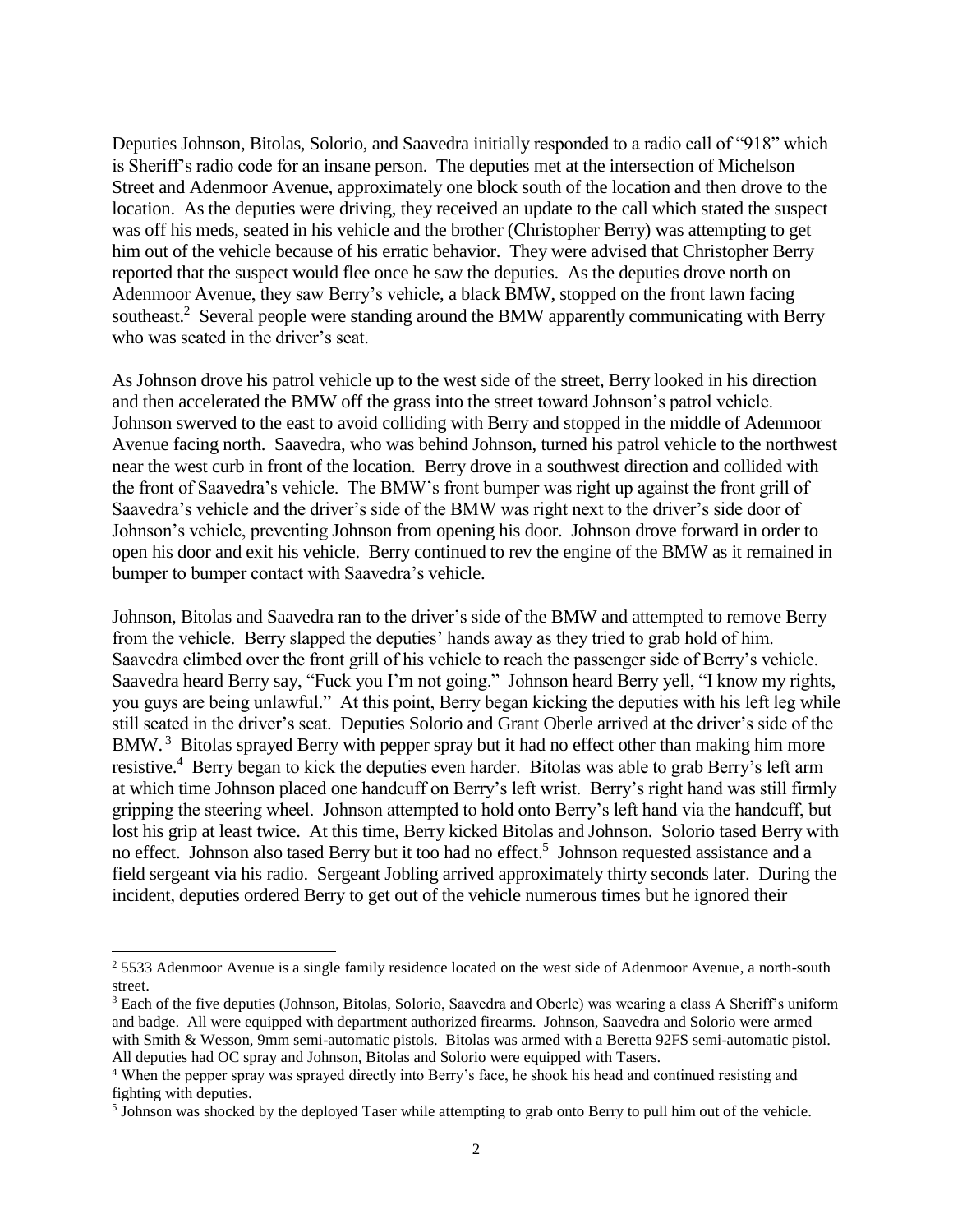commands.<sup>6</sup> Saavedra got into the front passenger seat of the BMW and sprayed Berry with pepper spray which had no effect. He told Berry to let go of the steering wheel and struck Berry's right hand with a flashlight in an attempt to get Berry to let go of the steering wheel. Solorio took the cartridge out of his Taser and attempted to apply a contact stun to Berry. As he did this, either Berry grabbed the Taser or Solorio lost hold of the Taser. Johnson struck Berry twice in the arm with his collapsible baton. Berry alternated between kicking the driver's side door which was striking Johnson and Oberle in the legs and kicking them directly.

Oberle, who was standing between the BMW's open driver's side door and Johnson's patrol vehicle, told Berry, "Stop fighting, just get out of the car. You're done." At this point, the BMW moved forward slightly.<sup>7</sup> Solorio was standing next to the front left wheel of the BMW. Oberle was standing just inside the BMW's driver side door. Solorio yelled for Oberle to move because he believed that Berry would move the BMW again. Suddenly, Berry put the BMW in reverse and accelerated in a northwest direction. As he did so, his driver's side door hyperextended and appeared to have crushed Oberle between the BMW and the side of Johnson's vehicle. Solorio yelled, "Grant (Oberle), Get out!" There was an audible sound of glass breaking and metal twisting. Oberle fell onto the pavement between the two cars. The deputies believed that Oberle was pinned between the two vehicles and was being crushed.<sup>8</sup> In fear for Oberle's life and the lives of other deputies, Johnson, Bitolas, Saavedra and Solorio removed their firearms and fired multiple shots at Berry who was still in the driver's seat of the BMW.<sup>9</sup> After the shooting, Berry stopped moving and was leaning back in the driver's seat. Deputy Sergio Santoyo observed that the BMW engine was still revving. He placed the vehicle in neutral. Santoyo asked Oberle if he was okay but Oberle was unable to reply. Los Angeles County Fire Department paramedics arrived and pronounced Berry dead at the scene at 10:58 a.m. Oberle was treated and transported via ambulance to Long Beach Memorial Hospital.<sup>10</sup>

On July 6, 2015, Los Angeles County Deputy Medical Examiner Juan Carrillo performed an autopsy on John Berry and concluded that his death resulted from multiple gunshot wounds. In total, Berry sustained eighteen gunshot wounds including four fatal gunshot wounds to the chest, two non-fatal gunshot wounds to the head and neck, two non-fatal gunshot wounds to the back, two

 $\overline{a}$ 

<sup>6</sup> Christopher Berry asked to speak with Berry but, fearing for his safety, deputies refused to allow him to get close to the BMW which was still running.

<sup>7</sup> Portions of the incident were captured on a cell phone video that was taken by a neighbor across the street. The video shows the BMW repeatedly moving forward into Saavedra's patrol vehicle as if Berry was trying to push the patrol vehicle out of the way.

<sup>8</sup> Johnson told investigators that Oberle was pinned between the BMW and Johnson's patrol vehicle. Solorio believed that Oberle's leg was crushed and that he was about to be run over by the BMW. Saavedra stated that Oberle was being crushed by the BMW's driver side door that was bending backwards as Berry drove the BMW in reverse. The cell phone video initially shows Oberle standing between the two vehicles and then Oberle is off camera because the phone appears to be moving erratically and not capturing the incident. When the incident reappears in view, Oberle is on the ground with only his head showing between the two vehicles. Oberle told investigators that his legs were squeezed between the two vehicles and as Berry continued to reverse the BMW, he fell onto his back on the asphalt between the two vehicles. He believes that he would have been killed and other deputies seriously injured if the deputies had not shot Berry.

<sup>&</sup>lt;sup>9</sup> An examination of the deputies' firearms revealed that Johnson fired thirteen rounds, Bitolas fired five rounds, Solorio fired four rounds and Saavedra fired nine rounds.

 $10$  Oberle was treated for multiple abrasions and contusions to both legs and lacerations to his right arm from glass fragments.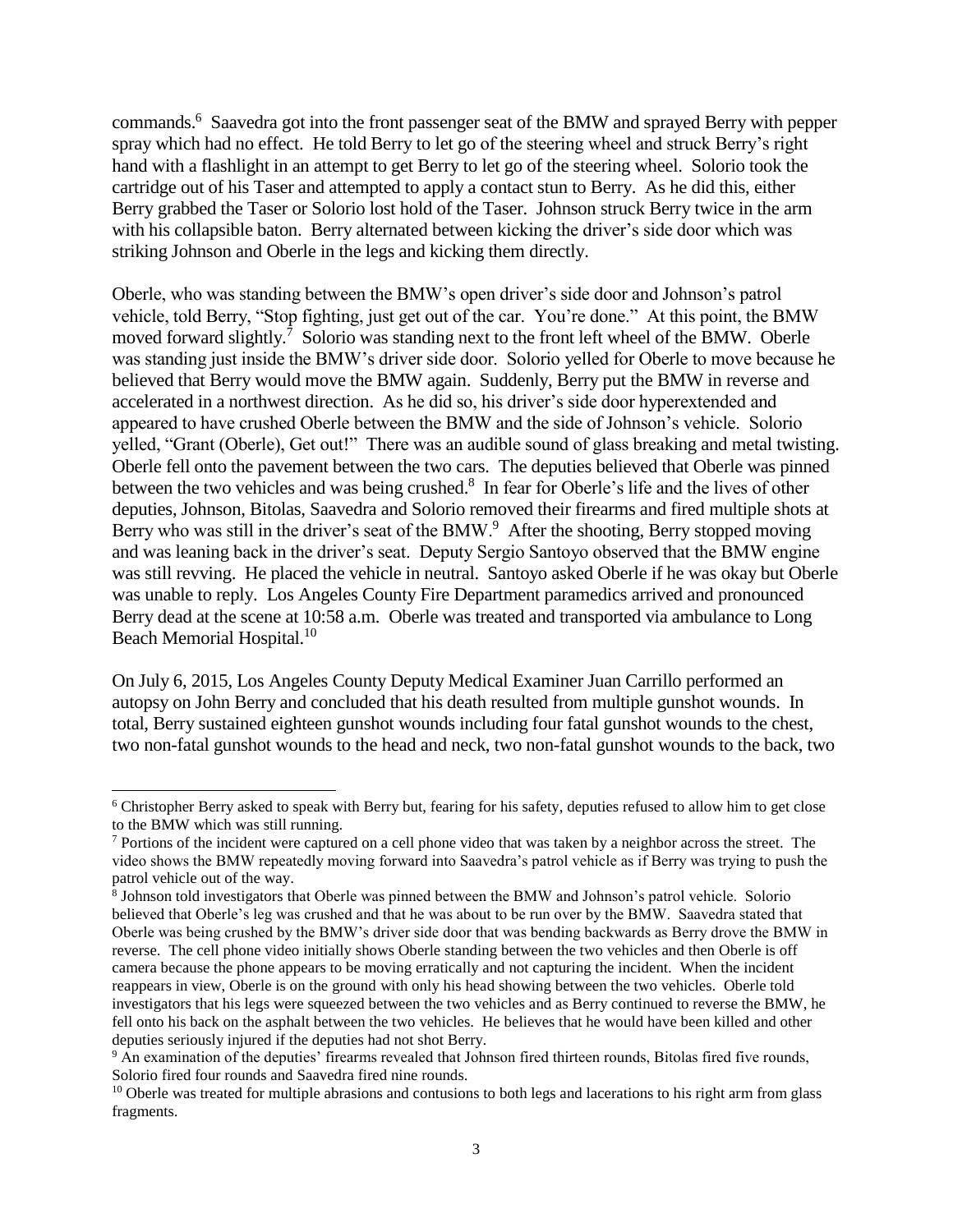non-fatal gunshot wounds to the left chest and shoulder, and eight non-fatal gunshot wounds to the arms and hands. The toxicology analysis detected marijuana in Berry's blood.

## **Civilian Witness Statements**

## Christopher Berry

On July 6, 2015, investigators interviewed Christopher Berry, the brother of John Berry. Christopher is a sworn police officer with the United States Department of Veterans Affairs Police Department. He frequently deals with mentally ill patients and suspects in the Los Angeles County Mental Health and Veterans Affairs system. Christopher lived at the home on 5533 Adenmoor Avenue with John Berry, their mother Susan Berry, their sister Melissa Berry and Melissa's daughter Breanna. Christopher stated that John Berry had been hospitalized approximately two years ago and was diagnosed with schizophrenia following an incident during which he made delusional statements and was placed on a 5150 hold by Lakewood Sheriff's deputies. Following the hold, Berry was taken to a mental health center called Penn Mar Therapeutic Center where he was prescribed the antipsychotic medication Risperdal. Christopher was able to tell when Berry was not taking his medication because he would stay up all night, become agitated, show signs of sleep deprivation, and make irrational statements. Christopher told investigators of two occasions when it was clear to him that Berry was not taking his medication. One was the time when Berry locked the family out of the house two years ago and the other time was during the two days leading up to the officer-involved shooting.

On July 4, 2015, Berry came home in an agitated state and was making irrational statements. Christopher learned that Berry had been fired from his job. When Berry came home that day, he accused his family members of taking his things from inside the residence and called the Lakewood Sheriff's station. Deputies responded and stood by while Berry collected his belongings from inside the house. For the next two days, Berry was driving around in his BMW but would stay in occasional contact with his family, making irrational statements. Christopher and his mother asked Berry to come home or go to a hospital to seek mental help. Berry had not slept at all during the two days leading up to the shooting.

On July 6, 2015, approximately thirty minutes before the shooting, Berry came home and drove his vehicle up onto the front lawn at the location. Christopher and other family members came out to speak to Berry and offer support but Berry was agitated and refused to get out of the car. Christopher described Berry as paranoid. Berry was making irrational statements and was eyeing neighbors with unwarranted suspicion. Christopher attempted to contact various mental health resources, but was unsuccessful so he called the Lakewood Sheriff's business line and asked for a deputy to be sent out to place a 5150 hold on Berry. No family members, including Berry's mother, were able to convince Berry to calm down.

When three marked black and white patrol cars drove onto Adenmoor Avenue, Christopher told the sheriff's dispatcher that he believed Berry would try to drive off when deputies arrived. As the patrol cars pulled up to the location, Berry drove off the front lawn and collided with one of the arriving patrol cars at low speed.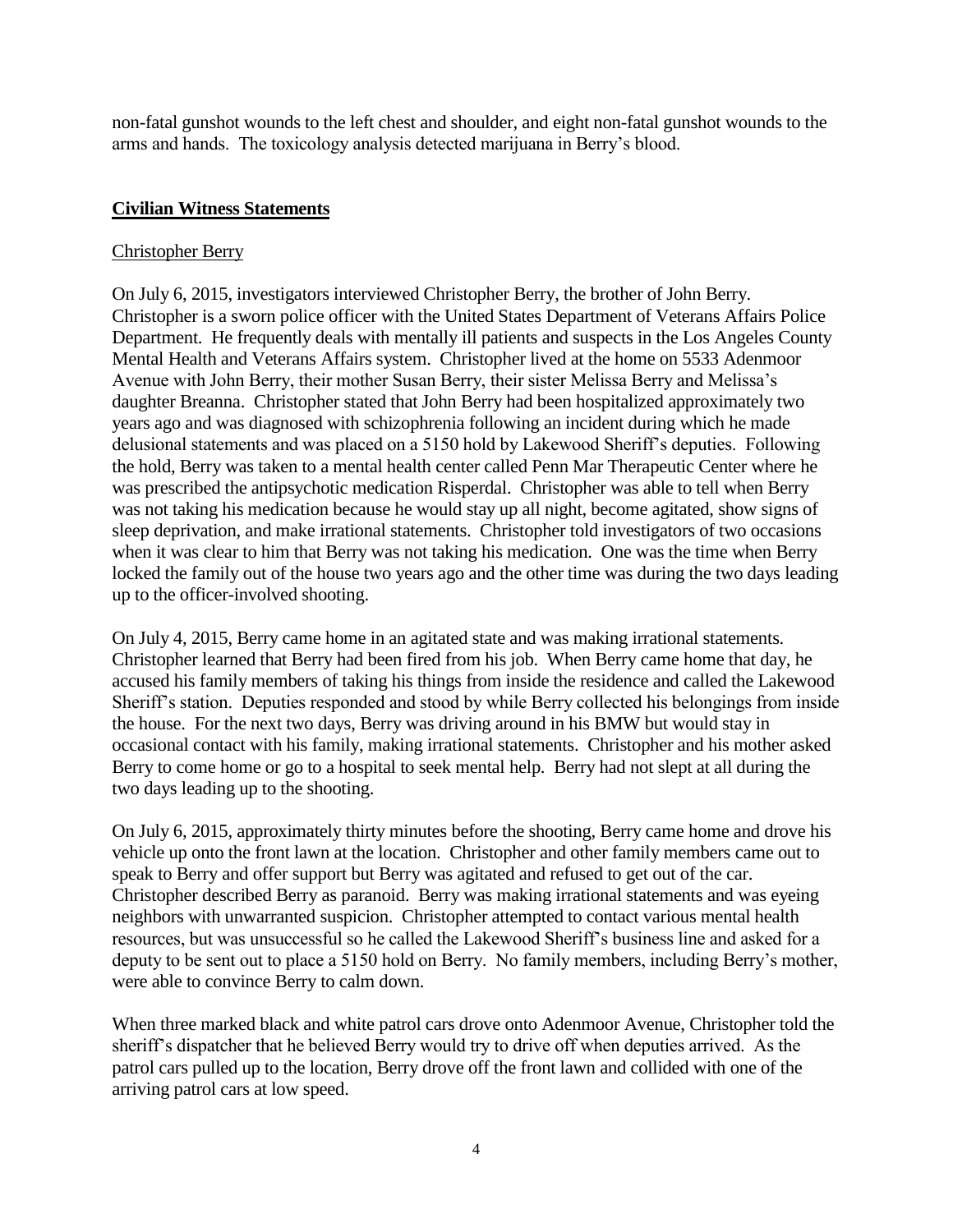The deputies got out of the patrol car and began speaking to Berry at his driver's door. Christopher said Berry was argumentative and kept asking, "What did I do?" Christopher described Berry's behavior as irrational. Some deputies were at the driver's side of the BMW attempting to get Berry out of the open driver's door. Deputies were saying to Berry, "Get out of the car. We're trying to help you." Christopher went to the passenger side of the vehicle and tried to talk Berry into complying with the deputies but was unsuccessful. Christopher saw a deputy handcuff Berry's left wrist but the deputies could not get control of Berry because he was struggling and using his feet to kick them. Christopher saw one deputy use pepper spray on Berry, a Taser was used "a few times," and a deputy hit Berry with a "sap." However, none of these were effective and Berry's car was still running. At this point, Berry kicked one of the deputies in the chest through his open driver's side door.

At one point during the struggle, Christopher saw Berry's vehicle begin to back up at low speed where it traveled approximately 10-15 feet. As the vehicle backed up, the open driver's door bent backward against a nearby patrol car which "sideswiped" one of the deputies between the two cars. As the BMW was moving back, the deputies on the driver's side and another deputy standing in front of Berry's vehicle fired several rounds at Berry through the windshield and open driver's door. Christopher said it was a dangerous situation and they appeared to be trying to look out for their safety.<sup>11</sup>

## Susan Berry

l

On July 6, 2015, investigators interviewed Susan Berry, the mother of John Berry. Susan told investigators that John Berry had become withdrawn after the death of his father in 2001. Approximately three years ago, Berry was "talking weird" and appeared to be having mental health problems. She recalled an incident in which Berry "called the police on himself" because he was having mental problems. As a result, Berry spent one month in a mental hospital and was "possibly" diagnosed with bipolar disorder. In 2014, Berry was prescribed the antipsychotic medicine Risperdal but was not taking it as directed.

Berry had recently been fired from his job as the manager of Toppings Pizza restaurant but she did not know why. Berry had become obsessive over diet and exercise, was staying up for days at a time and eating very little. Susan did not believe that Berry was using illegal drugs.

Susan recalled the incident two days prior when Berry was acting irrationally and called the Lakewood Sheriff's station to "help him move his things out" of Susan's house and keep the peace. That night after his contact with Lakewood deputies, Berry left the location in his BMW. When he returned one day later for a short time, Susan felt that Berry "did not seem right" mentally. Berry left the location and called Susan sometime during the night of July 5, 2015 and said he was at a church and "felt at peace."

<sup>&</sup>lt;sup>11</sup> On July 7, 2015, Christopher Berry spoke with Erlinda Gallegos Crosthwaite at LASD M.E.T., informing her that Berry had been shot and killed by Lakewood deputies. He told her that he had the utmost respect for the Sheriff's Department and said that everyone involved in the incident was very professional.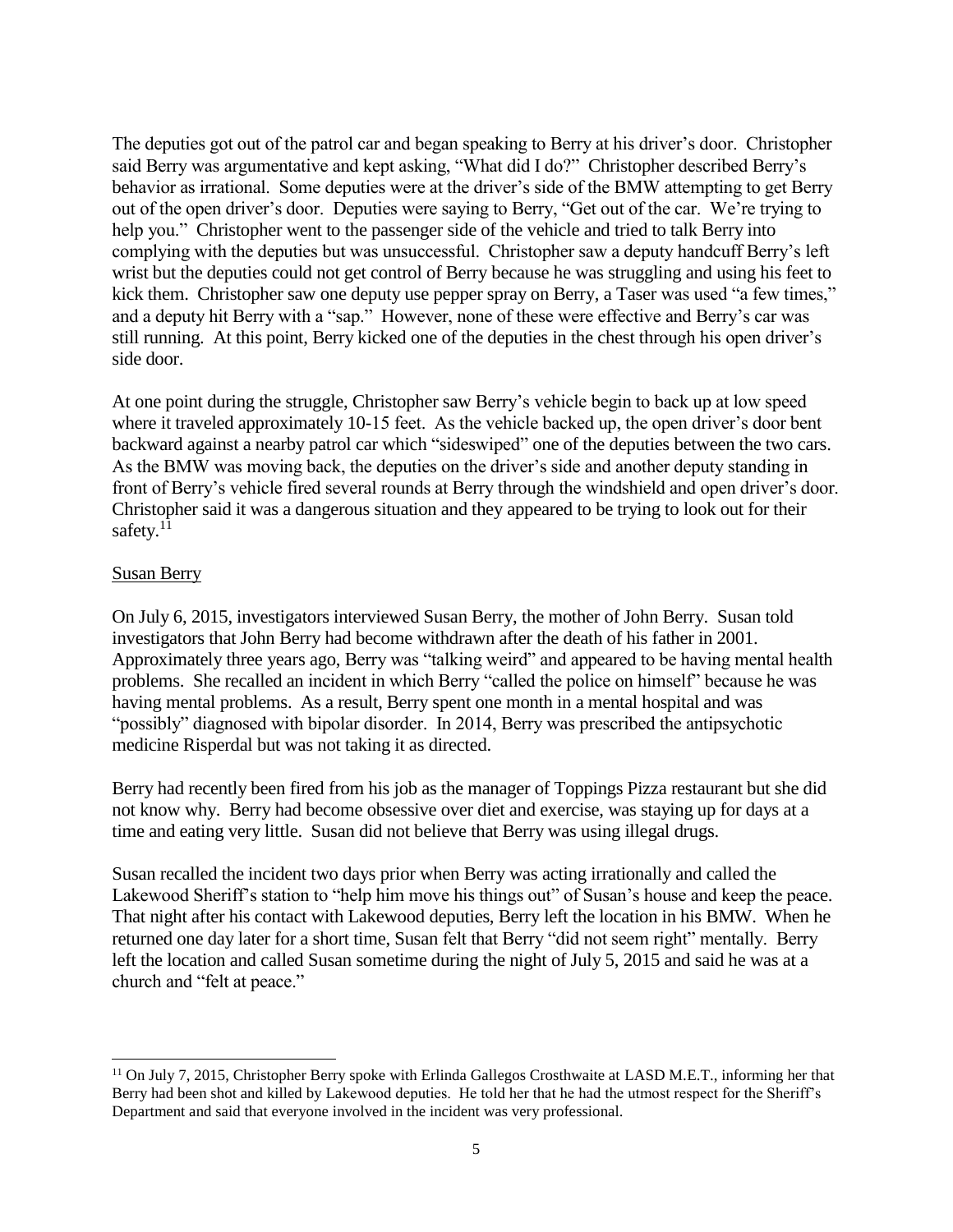On July 6, 2015, Berry arrived at Susan's residence and drove his vehicle all the way up onto her front lawn where he parked facing in a southeast direction. He refused to get out of the vehicle, so Christopher went outside to speak with him. A short time later, Christopher came inside the house and told Susan to call the police because Berry was not in a condition to be driving a car. Susan trusted Christopher's opinion because he was used to dealing with mentally ill suspects.

Susan went outside to speak with Berry and offered him help with his mental health problems. She asked him to get out of the car and come inside the house so they could all talk. Susan could not recall what Berry said to her other than, "he was sad and upset that he had been fired from Toppings." Berry's sister Melissa had also tried unsuccessfully to persuade Berry to get out of the car. At that point, Susan told Christopher to call police. Susan remained in the front yard of the location.

When black and white marked patrol cars arrived at the location, Berry drove forward off the front lawn toward the street. A patrol car stopped in front of Berry's vehicle and a uniformed deputy approached Berry on the driver's side of his vehicle. Susan then saw other marked patrol cars and deputies arrive to contact Berry. The deputies ordered Berry to get out of his vehicle, and then Susan heard them say they would spray Berry with pepper spray if he did not comply. Berry did not comply and one or more deputies sprayed him with pepper spray. After that, Susan saw deputies striking Berry with police batons through the open driver's door. She heard and saw a Taser being fired at Berry. All of the deputies she observed were standing on the driver's side of Berry's vehicle until she saw Berry's car move forward approximately one foot. When the vehicle moved forward, Susan saw a deputy standing in front of Berry's vehicle in the vehicle's path of travel. Susan said this deputy fired his gun at Berry, who was hit by gunfire while he was still seated in the driver's seat. $12$ 

## Andrew Lundy

Andrew Lundy lives at 5518 Adenmoor Avenue on the east side of the street and was present during the officer-involved shooting. Lundy went outside onto his driveway because he heard shouting coming from Berry's house across the street. Lundy saw 5-7 uniformed deputies standing around Berry's BMW with Berry seated inside in the driver's seat. Berry was driving his vehicle forward at the curb facing south. Lundy heard the deputies repeatedly telling Berry to get out of the car but Berry did not do so. Lundy saw the driver's door of the BMW was open and deputies were hitting Berry with fists. Lundy twice heard the clicking sound of a Taser. Deputies were telling Berry to let go of the steering wheel. Lundy saw a deputy with a collapsible baton but did not see him strike anyone. During the confrontation, Lundy did not see Berry kicking anyone. Lundy saw the BMW drive in reverse and heard the vehicle's engine rev very high. As it went in reverse, the still-open driver's door collided with a north-facing patrol car and bent the door, hyperextending it past its normal range of motion. Lundy saw the BMW continue in reverse a short distance until it collided with Berry's mother's white car which was parked along the west curb of Adenmoor Avenue. Lundy then saw two or three deputies standing directly in front of the BMW. It appeared to him that these deputies were in danger of getting run over by the BMW and they tried to jump out of the way when Berry drove forward toward them. Lundy saw one deputy get knocked down after being

 $\overline{a}$  $12$  Susan Berry's statement is inconsistent with the cell phone video that shows the deputies fired at Berry only after he drove the BMW in reverse with Oberle between the BMW and a patrol vehicle.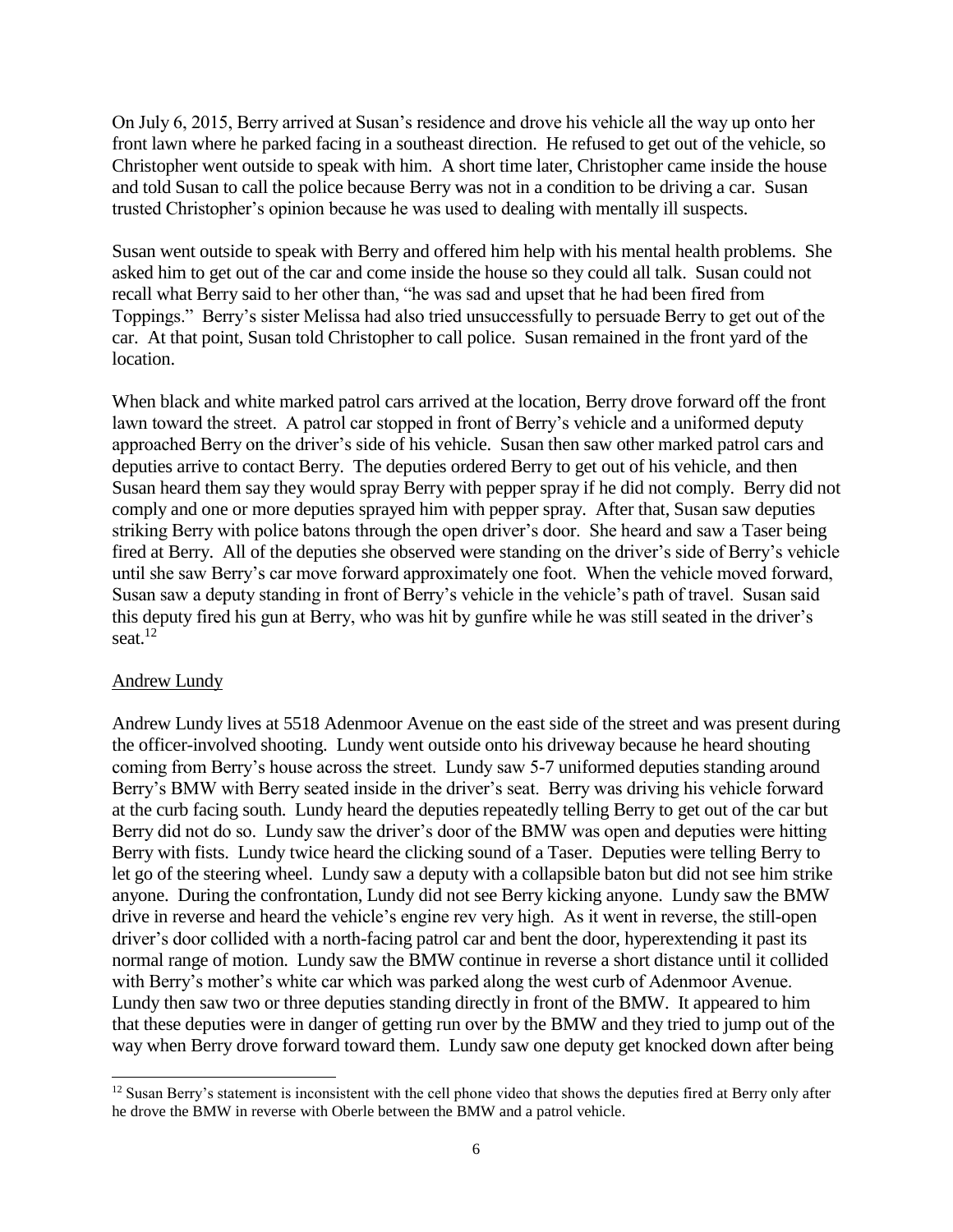struck by the BMW.<sup>13</sup> At that point, Lundy saw the deputies fire  $7-10$  shots at Berry through the windshield. Lundy told investigators that when he last saw Berry on July 4, 2015, he recognized that Berry was "off his meds" by his speech and behavior and that Berry "wasn't there mentally."

There were several other civilian witnesses who observed the incident and provided statements to investigators that are corroborated by the cell phone video. One witness, Nichole Bigham, described Berry's actions stating, he "put the car in reverse, hit an officer, the officer went down on the ground" and he "slammed into two patrol cars." Bigham told investigators she believed Berry was intentionally trying to run the deputies over.

The cell phone video of portions of the incident was taken by Martha Ponce, a neighbor living across the street. As stated above, the video shows only portions of the incident because Ponce was apparently moving the phone around as she was yelling, "Stop beating him!" to deputies. Ponce allowed investigators to download the cell phone video but refused to be interviewed by investigators.

# **LEGAL ANALYSIS**

California law permits the use of deadly force in self-defense or in the defense of others if it reasonably appears to the person claiming the right of self-defense or the defense of others that he actually and reasonably believed that he or others were in imminent danger of great bodily injury or death. Penal Code § 197; *People v. Randle* (2005) 35 Cal.4th 987, 994 (overruled on another ground in *People v. Chun* (2009) 45 Cal.4<sup>th</sup> 1172, 1201); *People v. Humphrey* (1996) 13 Cal.4<sup>th</sup> 1073, 1082; *see also,* CALCRIM No. 505. An automobile may be used as "a deadly weapon" or "instrument" or "force likely to produce great bodily injury." *People v. Claborn* (1964) 224 Cal. App. 2d 38.

The right of self-defense is the same whether the danger is real or apparent. If a person acted from reasonable and honest convictions he cannot be held criminally responsible for a mistake in the actual extent of the danger, when other reasonable men would alike have been mistaken. *People v. Jackson* (1965) 233 Cal. App. 2d 639. In protecting himself or another, a person may use all force which he believes reasonably necessary and which would appear to a reasonable person, in the same or similar circumstances, to be necessary to prevent injury which appears to be imminent. See also, CALCRIM No. 3470.

The "reasonableness of a particular use of force must be judged from the perspective of a reasonable officer on the scene, rather than with the 20/20 vision of hindsight. The calculus of reasonableness must embody allowance for the fact that police are often forced to make split-second judgments – in circumstances that are tense, uncertain, and rapidly evolving – about the amount of force that is necessary in a particular situation." The reasonableness of the force used "requires careful attention to the facts and circumstances" of the particular incident. *Graham v. Connor* (1989) 490 U.S. 386, 396-397. "[T]hus, under *Graham*, we must avoid substituting our personal notions of proper police procedure for the instantaneous decision of the officer at the scene. We must never allow the

l <sup>13</sup> Lundy's statement is inconsistent with the cell phone video that shows the BMW first moved forward and then reversed. Contrary to Lundy's statement, the deputy (Oberle) was knocked to the ground when the BMW was moving in reverse.